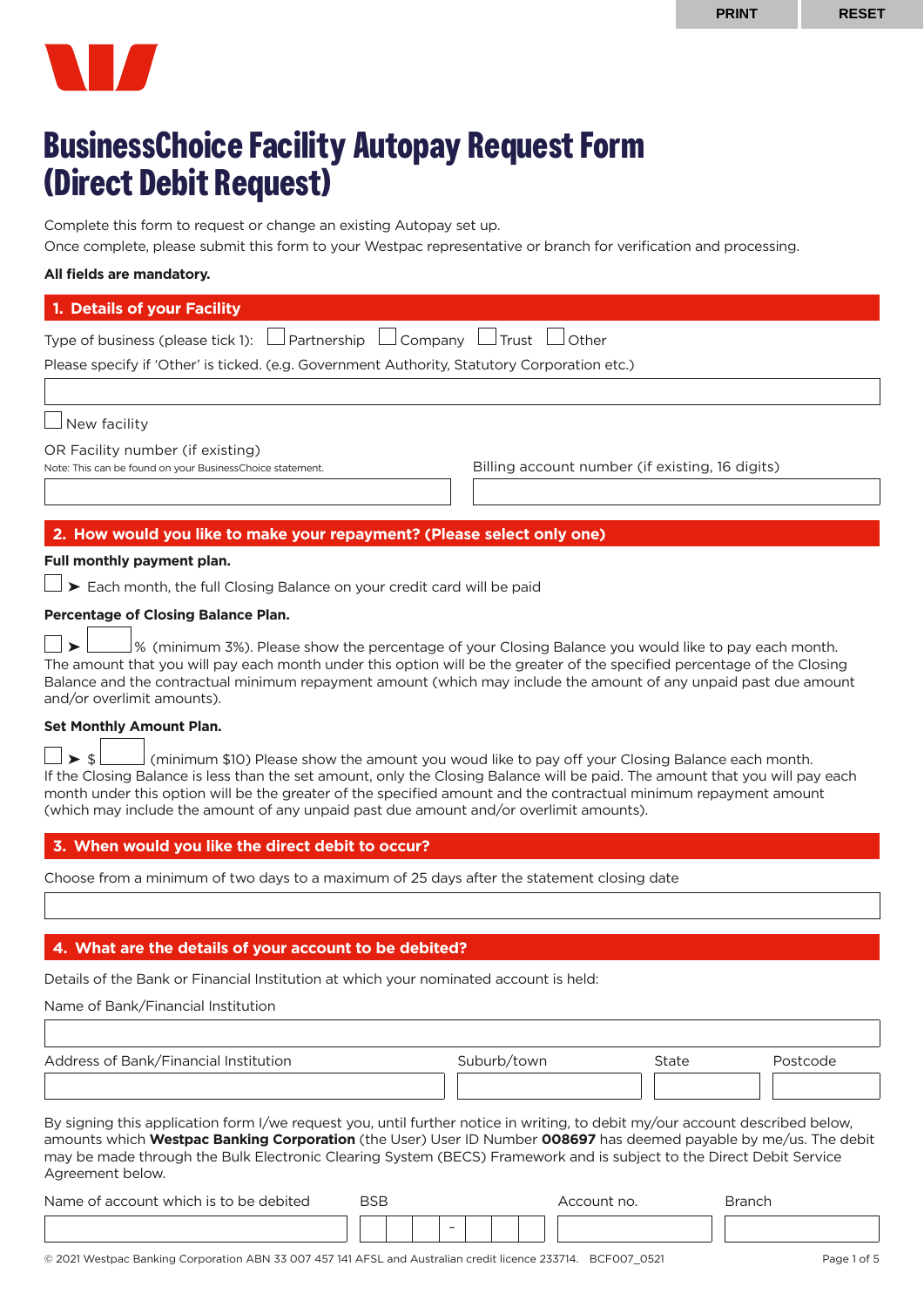## **5. Authorisation**

#### **This form must be signed in accordance with the current authorisation.**

Westpac will not act on these instructions unless the signatories who sign this form are authorised to do so under the current authorisation and in the manner stated in the authorisation.

## **5.1 Authorisation (must be signed by all Facilities. Joint and Several Liability Facilities must additionally sign in 5.2).**

By executing the form below, the authorised signatories acknowledge and confirm they have read the Privacy Statement in this form and provided details of its content to the Business, and the Business declares the authorised signatories below have been authorised to execute the application on behalf of the Business requesting the changes set out in the form, by resolution passed at a legally constituted meeting of the Business in accordance with its constitution/rules, and requests Westpac to make the changes set out in the form.

Business name

| <b>ABN</b>                | <b>ACN</b> | and/or ARBN        |
|---------------------------|------------|--------------------|
| By authorised signatory 1 |            | Date<br>$\sqrt{2}$ |
| Print name                |            | Title              |
| By authorised signatory 2 |            | Date               |
|                           |            |                    |
| Print name                |            | Title              |

Note: If a Sole Trader, the application must be executed by that Sole Trader. If a Partnership, the application must be executed by two partners. If a Company, the application must be executed in accordance with the *Corporations Act 2001* or the company's constitution or the replaceable rules (as applicable). If an Incorporated Association, the application must be executed in accordance with the association's constitution or the replaceable rules under the relevant law governing that Incorporated Association (as applicable). If a Trust, the application must be executed by the trustee(s) in their capacity as trustee. If the type of business is indicated as "Other" in Section 2 (e.g. Government Authority, Statutory Corporation, etc.) the application must be executed by an authorised person(s) in accordance with relevant laws which govern the entity.

#### **5.2 Principal Authorisation (where the Facility has Joint & Several Liability).**

#### **If your details are out of date, please contact us before signing the below**.

By signing below, the Principal(s) acknowledges they have read the Privacy Statement in this form, and requests Westpac make the changes set out in this form.

| <b>Principal 1 Signature</b> | Date | <b>Principal 2 Signature</b> | Date |
|------------------------------|------|------------------------------|------|
| v                            |      |                              |      |
| <b>Print Name</b>            |      | Print Name                   |      |
|                              |      |                              |      |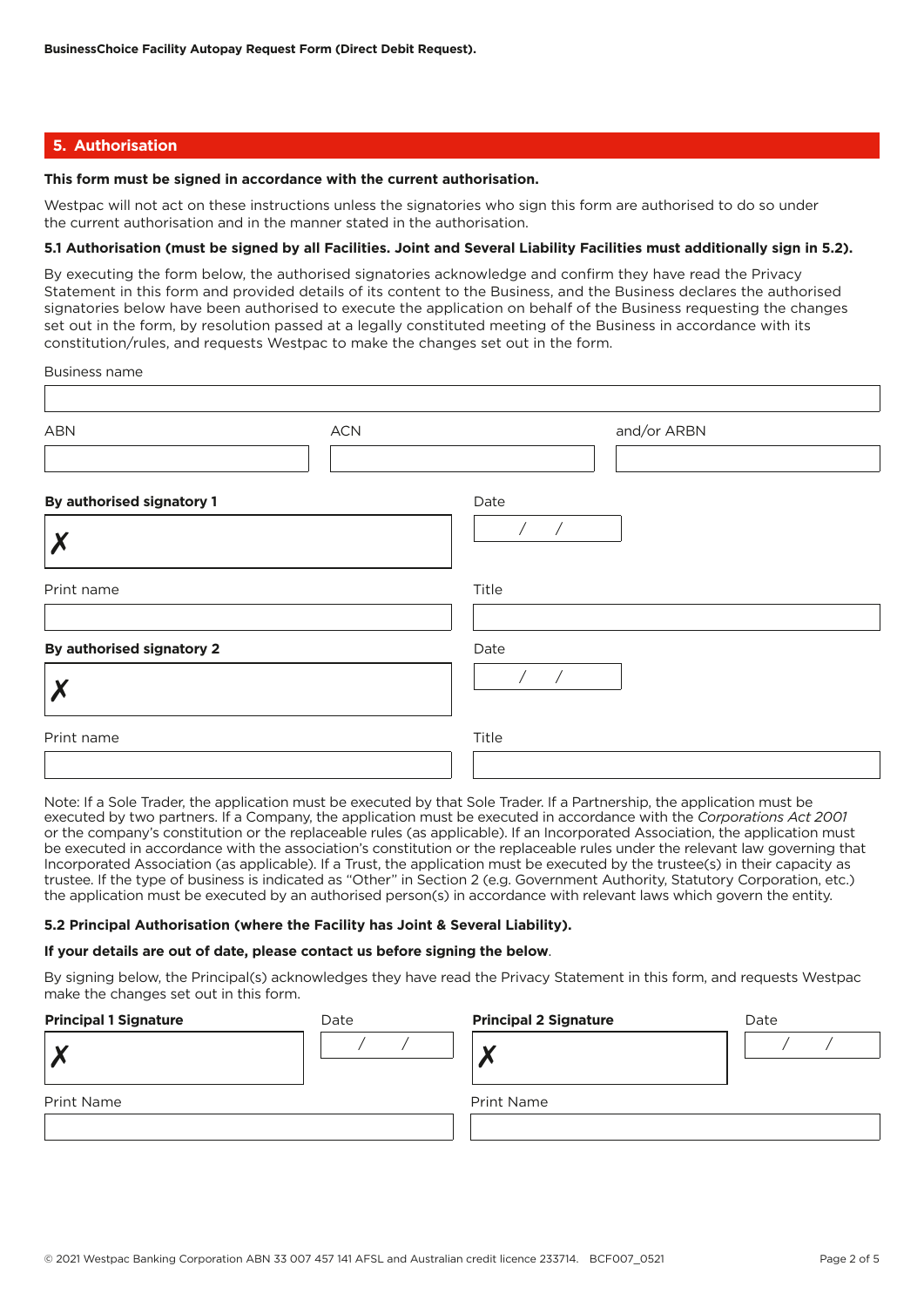# **PRIVACY STATEMENT**

#### **Personal information.**

We collect personal information from you to process your application, provide you with your product or service, and manage your product or service. We may also use your information to comply with legislative or regulatory requirements in any jurisdiction, prevent fraud, crime or other activity that may cause harm in relation to our products or services and help us run our business. We may also use your information to tell you about products or services we think may interest you.

If you do not provide all the information we request, we may need to reject your application or we may no longer be able to provide a product or service to you. Where you have provided information about another individual, you must make them aware of that fact and the contents of the Privacy Statement.

We may disclose your personal information to other members of the Westpac Group, anyone we engage to do something on our behalf ("service providers"), rewards program administrators and other organisations that assist us with our business.

We may disclose your personal information to an entity which is located outside Australia. Details of the countries where the overseas recipients are likely to be located are in our privacy policy.

As a provider of financial services, we have obligations to disclose some personal information to government agencies and regulators in Australia, and in some cases offshore. We are not able to ensure that foreign government agencies or regulators will comply with Australian privacy laws, although they may have their own privacy laws. By using our products or services, you consent to these disclosures.

We are required or authorised to collect personal information by certain laws. Details of these laws are in our privacy policy.

Our privacy policy is available at [westpac.com.au](http://westpac.com.au) or by calling 132 032. It covers:

- How you can access the personal information we hold about you and ask for it to be corrected;
- How you may complain about a breach of the Australian Privacy Principles or a registered privacy code and how we will deal with your complaint;
- How we collect, hold, use and disclose your personal information in more detail.

We will update our privacy policy from time to time.

# **For our customers located in the European Union.**

The General Data Protection Regulation (**GDPR**) regulates the collection, use, disclosure or other processing of personal data under European Union (**EU**) law. Personal data means any information relating to you from which you are either identified or may be identifiable. Our collection, use, disclosure and other processing of your personal data may also be regulated by the GDPR.

Please refer to our EU Data Protection Policy on our website at [westpac.com.au/privacy/eu-data-protection-policy](http://westpac.com.au/privacy/eu-data-protection-policy) for information about how we manage your personal data under the GDPR. The EU Data Protection Policy also forms part of this Privacy Statement.

We will use your personal information to contact you or send you information about other products and services offered by the Westpac Group or its preferred suppliers. If you do not wish to receive marketing communications from us please call us on 132 032 or visit any of our branches.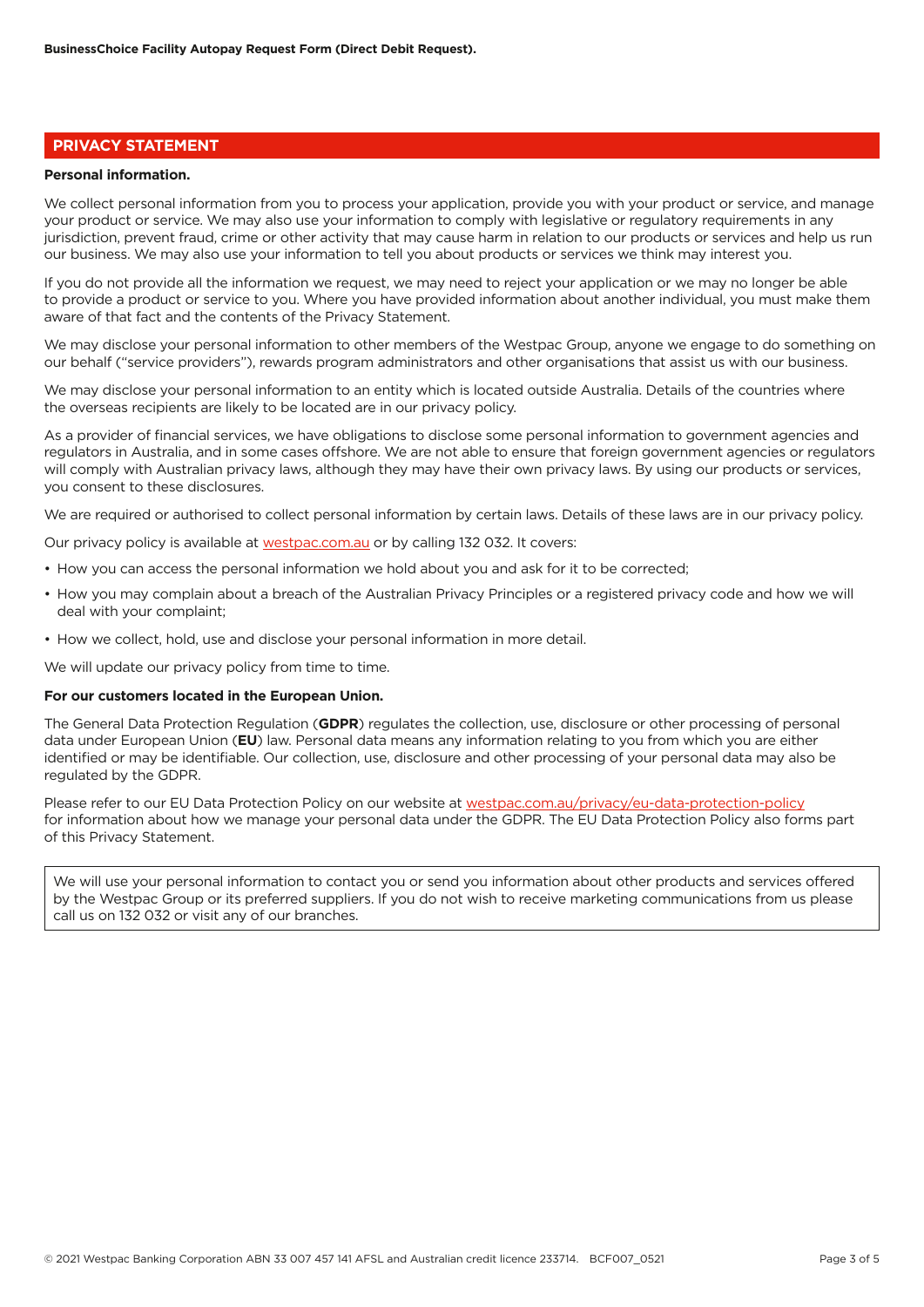## **Direct Debit Request Service Agreement – Terms and Conditions**

This Direct Debit Request ('DDR') Service Agreement is issued by the Bank to help you understand your rights and responsibilities when making automatic credit card repayments by direct debit.

#### **Our commitment to you.**

- We may:
	- change our procedures in this agreement;
	- change the terms of your Direct Debit Request; or
	- cancel your Direct Debit Request
- We will notify you in writing of any changes to the terms of the drawing arrangements at least 14 days before the change takes effect unless we believe the change is unfavourable to you in which case we will give you at least 30 days' notice. We will send the notice to the preferred email or address you have given us in the Direct Debit Request.
- We will keep all information relating to your nominated financial institution account confidential, except where required for the purpose of conducting direct debits with your financial institution.
- If you have made a payment onto your Card Account that places your Card Account into credit or results in a zero balance at the Autopay due date, no transaction from Autopay will take place. If, however, you make an additional payment into your Card Account, that still leaves a debit balance on your Card Account at the Autopay due date, your Autopay arrangements for the month may change, so that your account does not go into credit.

#### **Your commitment to us.**

- Please ensure that your nominated account can accept direct debits.
- Please ensure that there are sufficient cleared funds available in the nominated account, on the due date, to cover the direct debit.
- You need to let us know as soon as possible if the nominated account is transferred or closed, or your account details change.
- If your direct debit arrangements are cancelled for any reason, you need to arrange an alternative method of making the repayment.
- Please ensure that the Card Autopay (Direct Debit Request) form is signed in accordance with the signing authority for the account to be debited.

#### **Can you change the Direct Debit Repayment Arrangements?**

- Any changes that you would like to make are subject to the Conditions of Use of your account.
- You need to give us seven (7) days notice before the opening date that will appear on your next statement (i.e. the date in the box below "Statement From") for altering the repayment amount or repayment cycle.
- You need to give us seven (7) days notice before the Autopay due date to change the account details from which the funds are being drawn from.
- You need to give us two (2) days notice before the Autopay due date for either of the following:
	- Stopping an individual repayment;
	- Cancelling the repayments completely.
- If you consider that a direct debit repayment has been initiated incorrectly, or if you do not understand any aspect of the direct debit procedure, you should contact us on 1300 651 089.

#### **Other Information.**

- If your due date for your credit card repayment falls on a weekend or a National Public Holiday, we will automatically direct debit the repayment on the next business day after the weekend or National Public Holiday.
- If your financial Institution cannot withdraw the nominated amount from your account (for example there is not enough money in your account) it may dishonour the withdrawal. Please check the Terms and Conditions of your account to see whether dishonour fees apply.

Please refer to your Direct Debit Request/Card Autopay Request Form to confirm your Direct Debit Card Autopay Instructions.